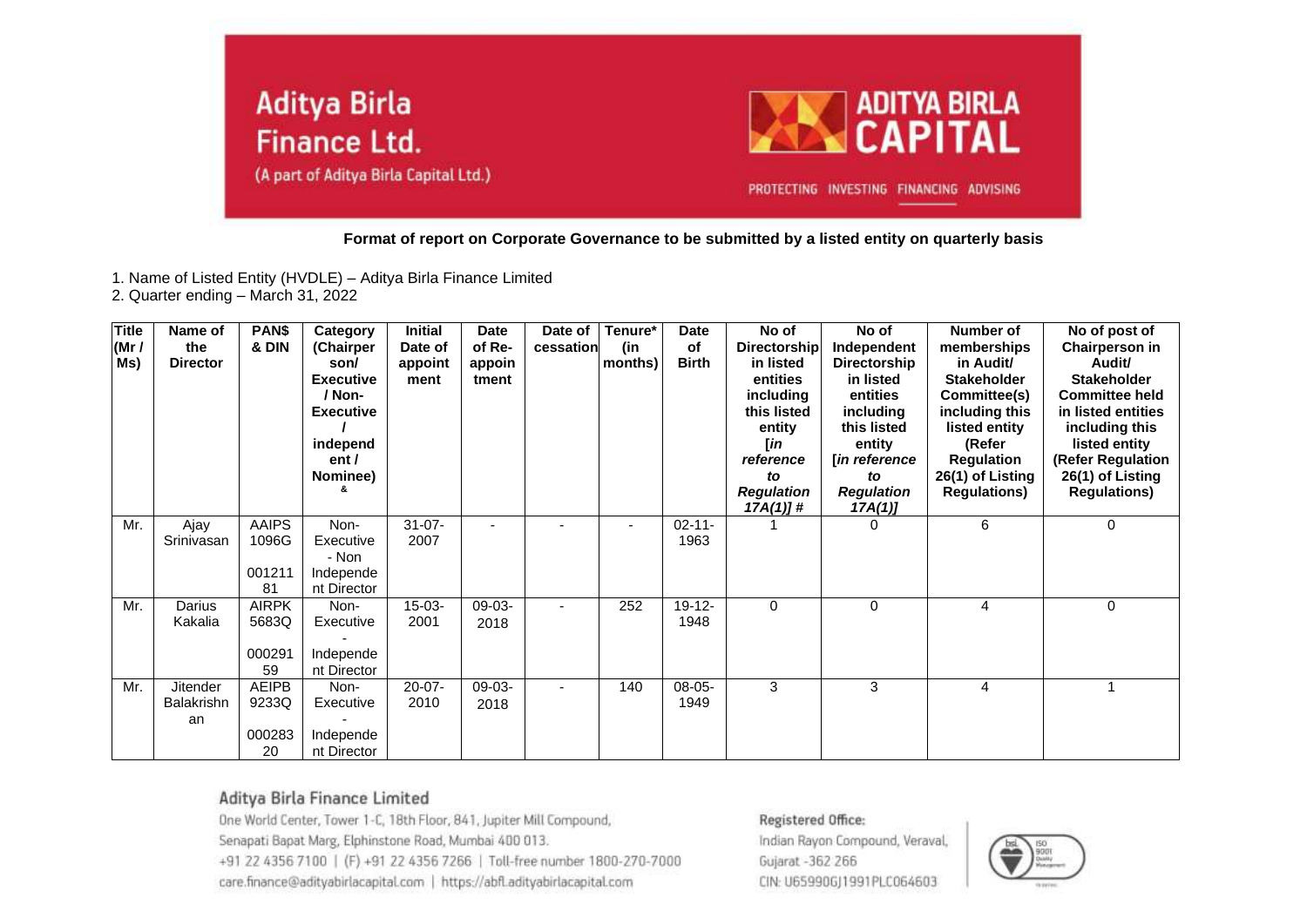(A part of Aditya Birla Capital Ltd.)



PROTECTING INVESTING FINANCING ADVISING

| Mr.                                        | Ashwani<br>Puri                                                                                                                                                                                                                                           | AAAPP<br>3876F | Non-<br>Executive        | $13 - 09 -$<br>2010 | 09-03- |  | 138 | $16 - 11 -$<br>1956 | $\overline{2}$ | $\overline{2}$ | $\Omega$ | 3                                                                                                                                                           |
|--------------------------------------------|-----------------------------------------------------------------------------------------------------------------------------------------------------------------------------------------------------------------------------------------------------------|----------------|--------------------------|---------------------|--------|--|-----|---------------------|----------------|----------------|----------|-------------------------------------------------------------------------------------------------------------------------------------------------------------|
|                                            |                                                                                                                                                                                                                                                           |                |                          |                     | 2018   |  |     |                     |                |                |          |                                                                                                                                                             |
|                                            |                                                                                                                                                                                                                                                           | 001606         | Independe                |                     |        |  |     |                     |                |                |          |                                                                                                                                                             |
|                                            |                                                                                                                                                                                                                                                           | 62             | nt Director              |                     |        |  |     |                     |                |                |          |                                                                                                                                                             |
| Ms.                                        | Alka                                                                                                                                                                                                                                                      | AABPB          | Non-                     | $27-03-$            | 28-08- |  | 84  | 06-03-              | 6              | 6              | 6        | 4                                                                                                                                                           |
|                                            | <b>Bharucha</b>                                                                                                                                                                                                                                           | 5063D          | Executive                | 2015                | 2018   |  |     | 1957                |                |                |          |                                                                                                                                                             |
|                                            |                                                                                                                                                                                                                                                           |                |                          |                     |        |  |     |                     |                |                |          |                                                                                                                                                             |
|                                            |                                                                                                                                                                                                                                                           | 001140<br>67   | Independe<br>nt Director |                     |        |  |     |                     |                |                |          |                                                                                                                                                             |
| Mr.                                        | Subhash                                                                                                                                                                                                                                                   | <b>AACPB</b>   | Non-                     | $25 - 01 -$         |        |  | 38  | $20 - 07 -$         | $\overline{2}$ | $\overline{2}$ | 3        | -1                                                                                                                                                          |
|                                            | Chandra                                                                                                                                                                                                                                                   | 7884P          | Executive                | 2019                |        |  |     | 1945                |                |                |          |                                                                                                                                                             |
|                                            | Bhargava                                                                                                                                                                                                                                                  |                |                          |                     |        |  |     |                     |                |                |          |                                                                                                                                                             |
|                                            |                                                                                                                                                                                                                                                           | 000200         | Independe                |                     |        |  |     |                     |                |                |          |                                                                                                                                                             |
|                                            |                                                                                                                                                                                                                                                           | 21             | nt Director              |                     |        |  |     |                     |                |                |          |                                                                                                                                                             |
| Mr.                                        | Kamlesh                                                                                                                                                                                                                                                   | <b>ACLPR</b>   | Non-                     | $07-07-$            |        |  |     | $11 - 04 -$         | $\Omega$       | $\Omega$       |          | $\Omega$                                                                                                                                                    |
|                                            | Rao                                                                                                                                                                                                                                                       | 7733G          | Executive<br>- Non       | 2021                |        |  |     | 1970                |                |                |          |                                                                                                                                                             |
|                                            |                                                                                                                                                                                                                                                           | 076656         | Independe                |                     |        |  |     |                     |                |                |          |                                                                                                                                                             |
|                                            |                                                                                                                                                                                                                                                           | 16             | nt Director              |                     |        |  |     |                     |                |                |          |                                                                                                                                                             |
| Mr.                                        | Rakesh                                                                                                                                                                                                                                                    | <b>AGTPS</b>   | Managing                 | 23-07-              |        |  |     | 22-09-              | $\Omega$       | $\Omega$       |          |                                                                                                                                                             |
|                                            | Singh                                                                                                                                                                                                                                                     | 2396E          | Director &               | 2019                |        |  |     | 1966                |                |                |          |                                                                                                                                                             |
|                                            |                                                                                                                                                                                                                                                           |                | Chief                    |                     |        |  |     |                     |                |                |          |                                                                                                                                                             |
|                                            |                                                                                                                                                                                                                                                           | 070060         | Executive                |                     |        |  |     |                     |                |                |          |                                                                                                                                                             |
|                                            |                                                                                                                                                                                                                                                           | 67             | Officer                  |                     |        |  |     |                     |                |                |          |                                                                                                                                                             |
| Whether Regular chairperson appointed - No |                                                                                                                                                                                                                                                           |                |                          |                     |        |  |     |                     |                |                |          |                                                                                                                                                             |
|                                            | Whether Chairperson is related to managing director or CEO - No                                                                                                                                                                                           |                |                          |                     |        |  |     |                     |                |                |          |                                                                                                                                                             |
|                                            | \$PAN of any director would not be displayed on the website of Stock Exchange<br><sup>&amp;</sup> Category of directors means executive/non-executive/independent/Nominee. if a director fits into more than one category write all categories separating |                |                          |                     |        |  |     |                     |                |                |          |                                                                                                                                                             |
|                                            |                                                                                                                                                                                                                                                           |                |                          |                     |        |  |     |                     |                |                |          |                                                                                                                                                             |
|                                            | them with hyphen                                                                                                                                                                                                                                          |                |                          |                     |        |  |     |                     |                |                |          | * to be filled only for Independent Director. Tenure would mean total period from which Independent director is serving on Board of directors of the listed |

entity in continuity without any cooling off period.

# Aditya Birla Finance Limited is not counted as a listed entity as per Explanation to Reg. 17A

# Aditya Birla Finance Limited

One World Center, Tower 1-C, 18th Floor, 841, Jupiter Mill Compound, Senapati Bapat Marg, Elphinstone Road, Mumbai 400 013. +91 22 4356 7100 | (F) +91 22 4356 7266 | Toll-free number 1800-270-7000 care.finance@adityabirlacapital.com | https://abfl.adityabirlacapital.com

#### Registered Office:

Indian Rayon Compound, Veraval, Gujarat -362 266 CIN: U65990GJ1991PLC064603

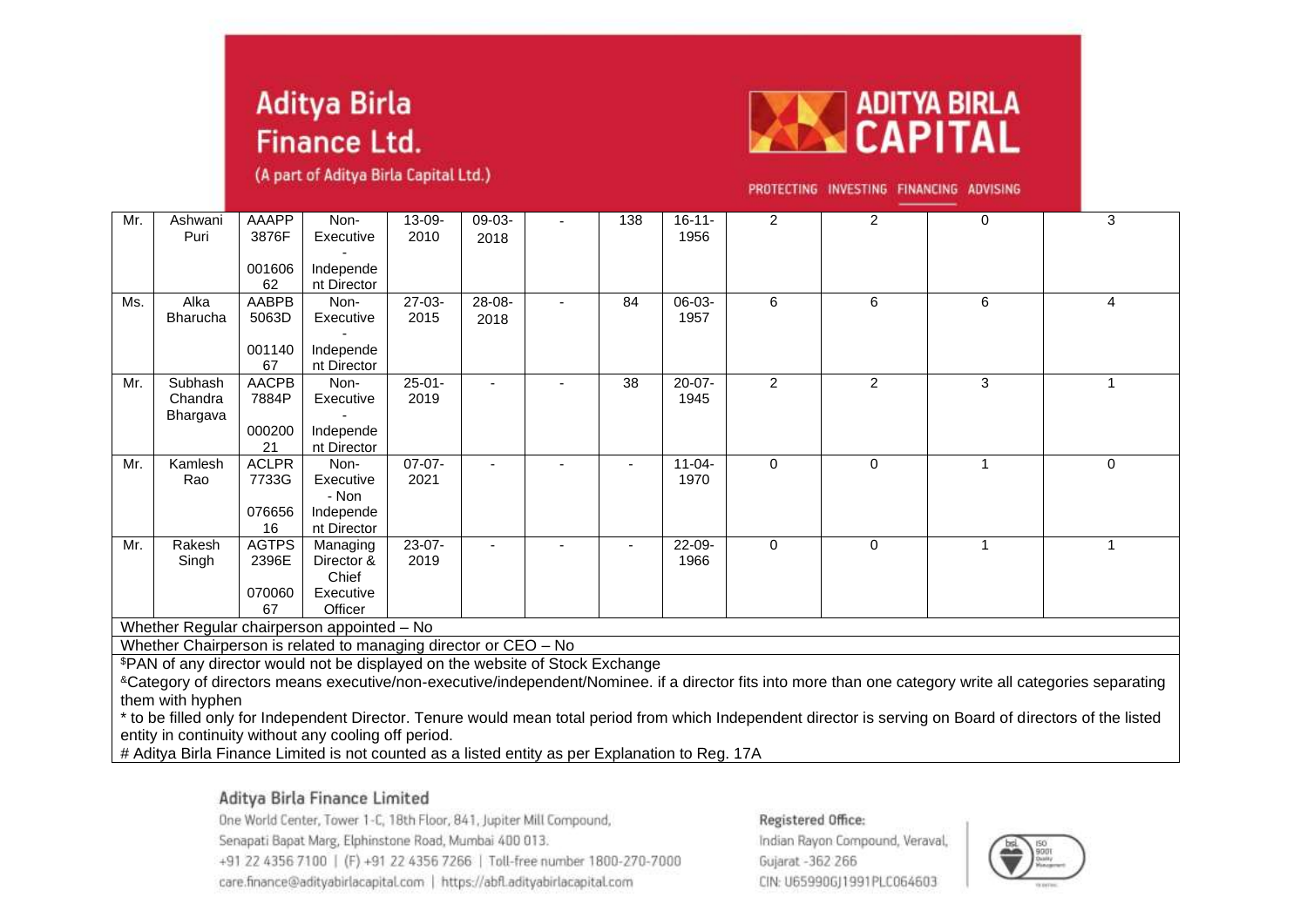(A part of Aditya Birla Capital Ltd.)



PROTECTING INVESTING FINANCING ADVISING

| <b>II. Composition of Committees</b> |                                                    |                                     |                                                                                                                                                          |                        |                             |
|--------------------------------------|----------------------------------------------------|-------------------------------------|----------------------------------------------------------------------------------------------------------------------------------------------------------|------------------------|-----------------------------|
| Name of<br><b>Committee</b>          | <b>Whether Regular</b><br>chairperson<br>appointed | <b>Name of Committee</b><br>members | <b>Category (Chairperson/Executive/Non-</b><br>Executive/independent/Nominee)\$                                                                          | Date of<br>Appointment | Date of<br><b>Cessation</b> |
| <b>Audit Committee</b>               | Yes                                                | Mr. Ashwani Puri                    | Chairman - Non-Executive - Independent Director                                                                                                          | 21-01-2011             |                             |
|                                      |                                                    | Mr. Darius Kakalia                  | Non-Executive - Independent Director                                                                                                                     | 09-04-2001             |                             |
|                                      |                                                    | Mr. Ajay Srinivasan                 | Non-Executive - Non Independent Director                                                                                                                 | 31-07-2007             | $\blacksquare$              |
|                                      |                                                    | Ms. Alka Bharucha                   | Non-Executive - Independent Director                                                                                                                     | 04-02-2021             | $\blacksquare$              |
| Nomination and                       | Yes                                                | Mr. Jitender Balakrishnan           | Chairman - Non-Executive - Independent Director                                                                                                          | 07-01-2015             | $\blacksquare$              |
| Remuneration                         |                                                    | Mr. Ajay Srinivasan                 | Non-Executive - Non Independent Director                                                                                                                 | 07-01-2015             | ۰.                          |
| Committee                            |                                                    | Mr. Darius Kakalia                  | Non-Executive - Independent Director                                                                                                                     | 07-01-2015             |                             |
| <b>Risk Committee</b>                | Yes                                                | Mr. Jitender Balakrishnan           | Chairman - Non-Executive - Independent Director                                                                                                          | 21-01-2011             |                             |
|                                      |                                                    | Mr. Subhash Chandra<br>Bhargava     | Non-Executive - Independent Director                                                                                                                     | 04-02-2021             |                             |
|                                      |                                                    | Mr. Ajay Srinivasan                 | Non-Executive - Non Independent Director                                                                                                                 | 27-07-2011             | $\blacksquare$              |
|                                      |                                                    | Mr. Rakesh Singh                    | Managing Director & Chief Executive Officer                                                                                                              | 27-07-2011             | ÷.                          |
|                                      |                                                    | Mr. A Dhananjaya                    | Not a Director                                                                                                                                           | 25-07-2008             | $\blacksquare$              |
|                                      |                                                    | Mr. Tushar Shah                     | Key Managerial Personnel & Chief Executive<br>Officer - PSFG (Not a Director)                                                                            | 18-01-2013             | 02-02-2022                  |
|                                      |                                                    | Mr. Sekhar Mosur                    | Not a Director                                                                                                                                           | 18-01-2013             | 03-03-2022                  |
|                                      |                                                    | Mr. Deep Pal Singh                  | Not a Director                                                                                                                                           | 25-03-2022             |                             |
|                                      |                                                    | Mr. Ajay Singh                      | Not a Director                                                                                                                                           | 18-01-2013             |                             |
| <b>Stakeholders</b><br>Relationship  | Yes                                                | Mr. Subhash Chandra<br>Bhargava     | Non-Executive - Independent Director                                                                                                                     | 02-02-2022             |                             |
| Committee                            |                                                    | Mr. Darius Kakalia                  | Non-Executive - Independent Director                                                                                                                     | 25-01-2019             |                             |
|                                      |                                                    | Mr. Rakesh Singh                    | Managing Director & Chief Executive Officer                                                                                                              | 04-02-2021             |                             |
| them with hyphen                     |                                                    |                                     | &Category of directors means executive/non-executive/independent/Nominee. If a director fits into more than one category write all categories separating |                        |                             |

# Aditya Birla Finance Limited

One World Center, Tower 1-C, 18th Floor, 841, Jupiter Mill Compound, Senapati Bapat Marg, Elphinstone Road, Mumbai 400 013. +91 22 4356 7100 | (F) +91 22 4356 7266 | Toll-free number 1800-270-7000 care.finance@adityabirlacapital.com | https://abfl.adityabirlacapital.com

#### Registered Office:

Indian Rayon Compound, Veraval, Gujarat - 362 266 CIN: U65990GJ1991PLC064603

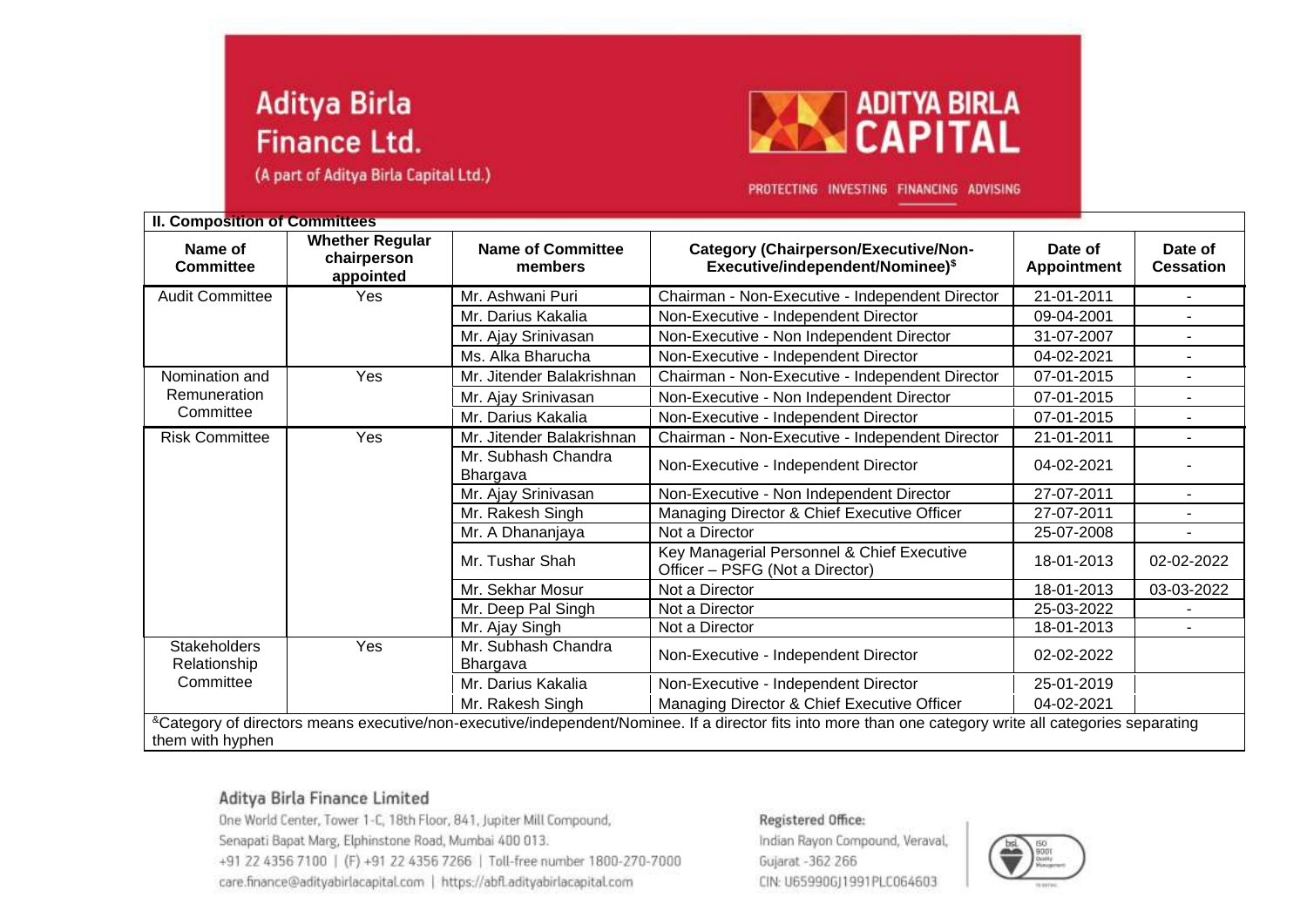(A part of Aditya Birla Capital Ltd.)



### PROTECTING INVESTING FINANCING ADVISING

|           | III. Meeting of Board of Directors                        |                                                           |                                                          |                                                   |                                             |                                                                   |  |  |
|-----------|-----------------------------------------------------------|-----------------------------------------------------------|----------------------------------------------------------|---------------------------------------------------|---------------------------------------------|-------------------------------------------------------------------|--|--|
| <b>Sr</b> | Date(s) of Meeting (if<br>any) in the previous<br>quarter | Date(s) of Meeting (if<br>any) in the relevant<br>quarter | <b>Whether requirement</b><br>of Quorum met*<br>(Yes/No) | Number of<br><b>Directors</b><br>present* (total) | No. of<br>Independent<br>Directors present* | Maximum gap between<br>any two consecutive<br>(in number of days) |  |  |
|           | 08-10-2021                                                |                                                           | Yes                                                      |                                                   |                                             | 64                                                                |  |  |
|           | 30-10-2021                                                |                                                           | Yes                                                      |                                                   |                                             | 21                                                                |  |  |
|           |                                                           | 02-02-2022                                                | Yes                                                      |                                                   |                                             | 94                                                                |  |  |
|           |                                                           | 03-03-2022                                                | Yes                                                      |                                                   |                                             | 28                                                                |  |  |
|           |                                                           | 25-03-2022                                                | Yes                                                      |                                                   |                                             | 21                                                                |  |  |
|           | *to be filled in only for the current quarter meetings    |                                                           |                                                          |                                                   |                                             |                                                                   |  |  |

| <b>IV. Meetings of Committees</b>                                                                                                                                                                |                                                                            |                                                                   |                                                      |                                                       |                                                                            |                                                                       |  |
|--------------------------------------------------------------------------------------------------------------------------------------------------------------------------------------------------|----------------------------------------------------------------------------|-------------------------------------------------------------------|------------------------------------------------------|-------------------------------------------------------|----------------------------------------------------------------------------|-----------------------------------------------------------------------|--|
| <b>Name of Committee</b>                                                                                                                                                                         | Date(s) of<br>meeting of<br>the<br>committee in<br>the relevant<br>quarter | Whether<br>requirement<br>of Quorum<br>met (details)*<br>(Yes/No) | Number of<br><b>Directors</b><br>present*<br>(total) | No. of<br>Independent<br><b>Directors</b><br>present* | Date(s) of<br>meeting of<br>the<br>committee in<br>the previous<br>quarter | Maximum gap<br>between any two<br>consecutive (in<br>number of days)* |  |
| <b>Audit Committee</b>                                                                                                                                                                           |                                                                            | Yes                                                               | 3                                                    | 2                                                     | 30-10-2021                                                                 | 32                                                                    |  |
| <b>Audit Committee</b>                                                                                                                                                                           | 07-01-2022                                                                 | Yes                                                               | 4                                                    | 3                                                     |                                                                            | 68                                                                    |  |
| <b>Audit Committee</b>                                                                                                                                                                           | 01-02-2022                                                                 | Yes                                                               | 4                                                    | 3                                                     |                                                                            | 24                                                                    |  |
| Nomination and remuneration Committee                                                                                                                                                            |                                                                            | Yes.                                                              | 3                                                    | 2                                                     | 08-10-2021                                                                 | 9                                                                     |  |
| Nomination and remuneration Committee                                                                                                                                                            | 02-02-2022                                                                 | Yes                                                               | 3                                                    | 2                                                     |                                                                            | 116                                                                   |  |
| Nomination and remuneration Committee                                                                                                                                                            | 25-03-2022                                                                 | Yes                                                               | 3                                                    | 2                                                     |                                                                            | 50                                                                    |  |
| <b>Risk Management Committee</b>                                                                                                                                                                 |                                                                            | Yes.                                                              | 4                                                    | 2                                                     | 19-10-2021                                                                 | 112                                                                   |  |
| <b>Risk Management Committee</b>                                                                                                                                                                 | 07-01-2022                                                                 | Yes                                                               | 4                                                    | 2                                                     |                                                                            | 79                                                                    |  |
| * This information has to be mandatorily be given for audit committee, for rest of the committees giving this information is optional<br>**to be filled in only for the current quarter meetings |                                                                            |                                                                   |                                                      |                                                       |                                                                            |                                                                       |  |

Aditya Birla Finance Limited

One World Center, Tower 1-C, 18th Floor, 841, Jupiter Mill Compound, Senapati Bapat Marg, Elphinstone Road, Mumbai 400 013. +91 22 4356 7100 | (F) +91 22 4356 7266 | Toll-free number 1800-270-7000 care.finance@adityabirlacapital.com | https://abfl.adityabirlacapital.com

#### Registered Office:

Indian Rayon Compound, Veraval, Gujarat -362 266 CIN: U65990GJ1991PLC064603

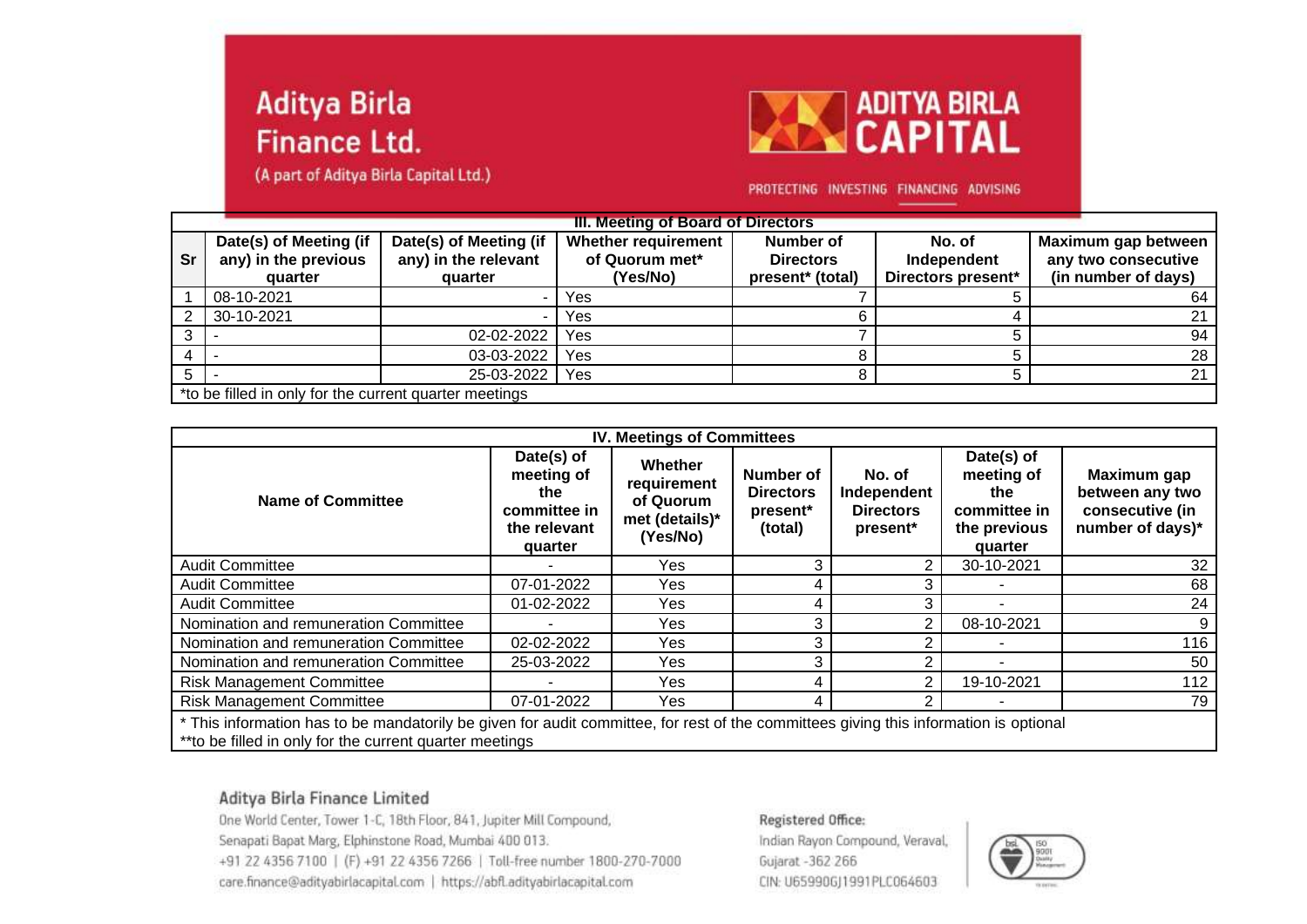**ADITYA BIRLA CAPITA** 

(A part of Aditya Birla Capital Ltd.)

### PROTECTING INVESTING FINANCING ADVISING

| <b>V. Related Party Transactions</b>                    |                                      |  |  |  |  |
|---------------------------------------------------------|--------------------------------------|--|--|--|--|
| <b>Subject</b>                                          | <b>Compliance status (Yes/No/NA)</b> |  |  |  |  |
| Whether prior approval of audit committee obtained      | Yes                                  |  |  |  |  |
| Whether shareholder approval obtained for material RPT  | ΝA                                   |  |  |  |  |
| Whether details of RPT entered into pursuant to omnibus | Yes                                  |  |  |  |  |
| approval have been reviewed by Audit Committee          |                                      |  |  |  |  |

**Note:**

**1. In the column "Compliance Status", compliance or non-compliance may be indicated by Yes/No/N.A. For example, if the Board has been composed in accordance with the requirements of Listing Regulations, "Yes" may be indicated. Similarly, in case the Listed Entity has no related party transactions, the words "N.A." may be indicated.**

**2. If status is "No" details of non-compliance may be given here.**

### **VI. Affirmations**  1. The composition of Board of Directors is in terms of SEBI (Listing obligations and disclosure requirements) Regulations, 2015 2. The composition of the following committees is in terms of SEBI (Listing obligations and disclosure requirements) Regulations, 2015 a. Audit Committee b. Nomination & Remuneration Committee c. Stakeholders Relationship Committee d. Risk management committee 3. The committee members have been made aware of their powers, role and responsibilities as specified in SEBI (Listing obligations and disclosure requirements) Regulations, 2015. 4. The meetings of the board of directors and the above committees have been conducted in the manner as specified in SEBI (Listing obligations and disclosure requirements) Regulations, 2015. 5. This report and/or the report submitted in the previous quarter has been placed before Board of Directors. Any comments/observations/advice of the board of directors may be mentioned here – Yes; Nil observations of Directors **For Aditya Birla Finance Limited** ANKUR ANKUR DEEPAK SHAH

DEEPAK SHAH 2022.04.20 17:56:50 +05'30'

### **Ankur Shah Company Secretary & Compliance Officer April 20, 2022**

**Note:** *Information at Table I and II above need to be necessarily given in 1st quarter of each financial year. However, if there is no change of information in subsequent quarter(s) of that financial year, this information may not be given by Listed entity and instead a statement "same as previous quarter" may be given.*

# Aditya Birla Finance Limited

One World Center, Tower 1-C, 18th Floor, 841, Jupiter Mill Compound, Senapati Bapat Marg, Elphinstone Road, Mumbai 400 013. +91 22 4356 7100 | (F) +91 22 4356 7266 | Toll-free number 1800-270-7000 care.finance@adityabirlacapital.com | https://abfl.adityabirlacapital.com

# Registered Office:

Indian Rayon Compound, Veraval, Gujarat -362 266 CIN: U65990GI1991PLC064603

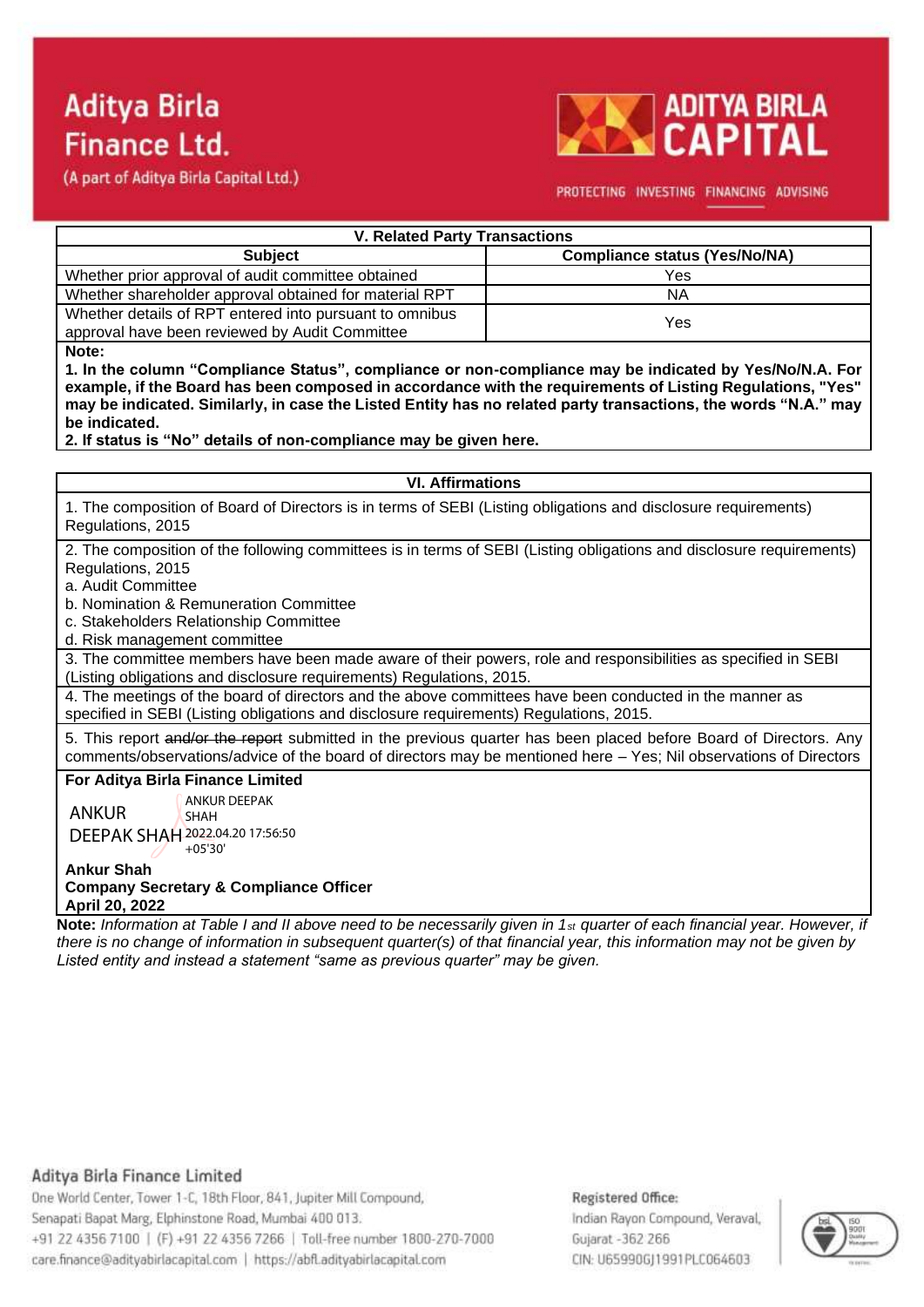

PROTECTING INVESTING FINANCING ADVISING

### **Annexure II**

**Format to be submitted by listed entity at the end of the financial year (for the whole of financial year)**

| Disclosure on website in terms of Listing Regulations                                                                                                                                                                                            |                                                                                |                                                                                                                                                                                                                                                                                                                                                                                                    |  |  |  |  |
|--------------------------------------------------------------------------------------------------------------------------------------------------------------------------------------------------------------------------------------------------|--------------------------------------------------------------------------------|----------------------------------------------------------------------------------------------------------------------------------------------------------------------------------------------------------------------------------------------------------------------------------------------------------------------------------------------------------------------------------------------------|--|--|--|--|
| <b>Item</b>                                                                                                                                                                                                                                      | <b>Compliance</b><br>status<br>(Yes/No/NA)<br>refer note below                 | If Yes provide link to website. If<br>No / NA provide reasons                                                                                                                                                                                                                                                                                                                                      |  |  |  |  |
| As per regulation 46(2) of the LODR: As the Company is a High Value Debt Listed entity, Reg. 46 is not<br>applicable to the Company. However, as Good governance practice, we have complied with some<br>requirements. The details are as below: |                                                                                |                                                                                                                                                                                                                                                                                                                                                                                                    |  |  |  |  |
| Details of business                                                                                                                                                                                                                              | Yes                                                                            | https://abfl.adityabirlacapital.com/<br>Pages/Individual/About-<br>Us/Company-Profile.aspx                                                                                                                                                                                                                                                                                                         |  |  |  |  |
| conditions<br>appointment<br>Terms<br>and<br>of<br>οf<br>independent directors                                                                                                                                                                   | Yes                                                                            |                                                                                                                                                                                                                                                                                                                                                                                                    |  |  |  |  |
| Composition of various committees of board of<br>directors                                                                                                                                                                                       | Yes                                                                            | https://personalfinance.adityabirlac<br>apital.com/pages/sebi-<br>disclosures.aspx                                                                                                                                                                                                                                                                                                                 |  |  |  |  |
| Code of conduct of board of directors and senior<br>management personnel                                                                                                                                                                         | Yes                                                                            |                                                                                                                                                                                                                                                                                                                                                                                                    |  |  |  |  |
| Details of establishment of vigil mechanism/<br>Whistle Blower policy                                                                                                                                                                            | Yes                                                                            | https://personalfinance.adityabirlac<br>apital.com/whistle-blower-policy-<br>pg1.aspx                                                                                                                                                                                                                                                                                                              |  |  |  |  |
| Criteria of making payments to non-executive<br>directors                                                                                                                                                                                        | NA-the Company<br>is not making any<br>payments to non-<br>executive directors |                                                                                                                                                                                                                                                                                                                                                                                                    |  |  |  |  |
| Policy on dealing with related party transactions                                                                                                                                                                                                | Yes                                                                            | https://personalfinance.adityabirlac<br>apital.com/pages/individual/regulat<br>ory-disclosure.aspx                                                                                                                                                                                                                                                                                                 |  |  |  |  |
| Policy for determining 'material' subsidiaries                                                                                                                                                                                                   | NA - the Company<br>does not have any<br>subsidiary                            |                                                                                                                                                                                                                                                                                                                                                                                                    |  |  |  |  |
| Details of familiarization programmes imparted to<br>independent directors                                                                                                                                                                       | Yes                                                                            | The Company had requested the<br>Directors to attend: CAFRAL<br>Virtual Learning Program (VLP) on<br>Governance for Directors on<br>Boards of NBFCs  January 24-25,<br>2022, in which One Independent<br>Director had attended the event.<br>The Company at its periodic Board<br>meetings is giving business<br>updates of its products for<br>familiarization to Independent<br><b>Directors</b> |  |  |  |  |
| Email address for grievance redressal and other<br>relevant details                                                                                                                                                                              | Yes                                                                            | https://personalfinance.adityabirlac                                                                                                                                                                                                                                                                                                                                                               |  |  |  |  |
| Contact information of the designated officials of<br>the listed entity who are responsible for assisting<br>and handling investor grievances                                                                                                    | Yes                                                                            | apital.com/fair-practice-code-<br>pg1.aspx                                                                                                                                                                                                                                                                                                                                                         |  |  |  |  |

### Aditya Birla Finance Limited

One World Center, Tower 1-C, 18th Floor, 841, Jupiter Mill Compound, Senapati Bapat Marg, Elphinstone Road, Mumbai 400 013. +91 22 4356 7100 | (F) +91 22 4356 7266 | Toll-free number 1800-270-7000 care.finance@adityabirlacapital.com | https://abfl.adityabirlacapital.com

Registered Office: Indian Rayon Compound, Veraval, Gujarat -362 266 CIN: U65990GJ1991PLC064603

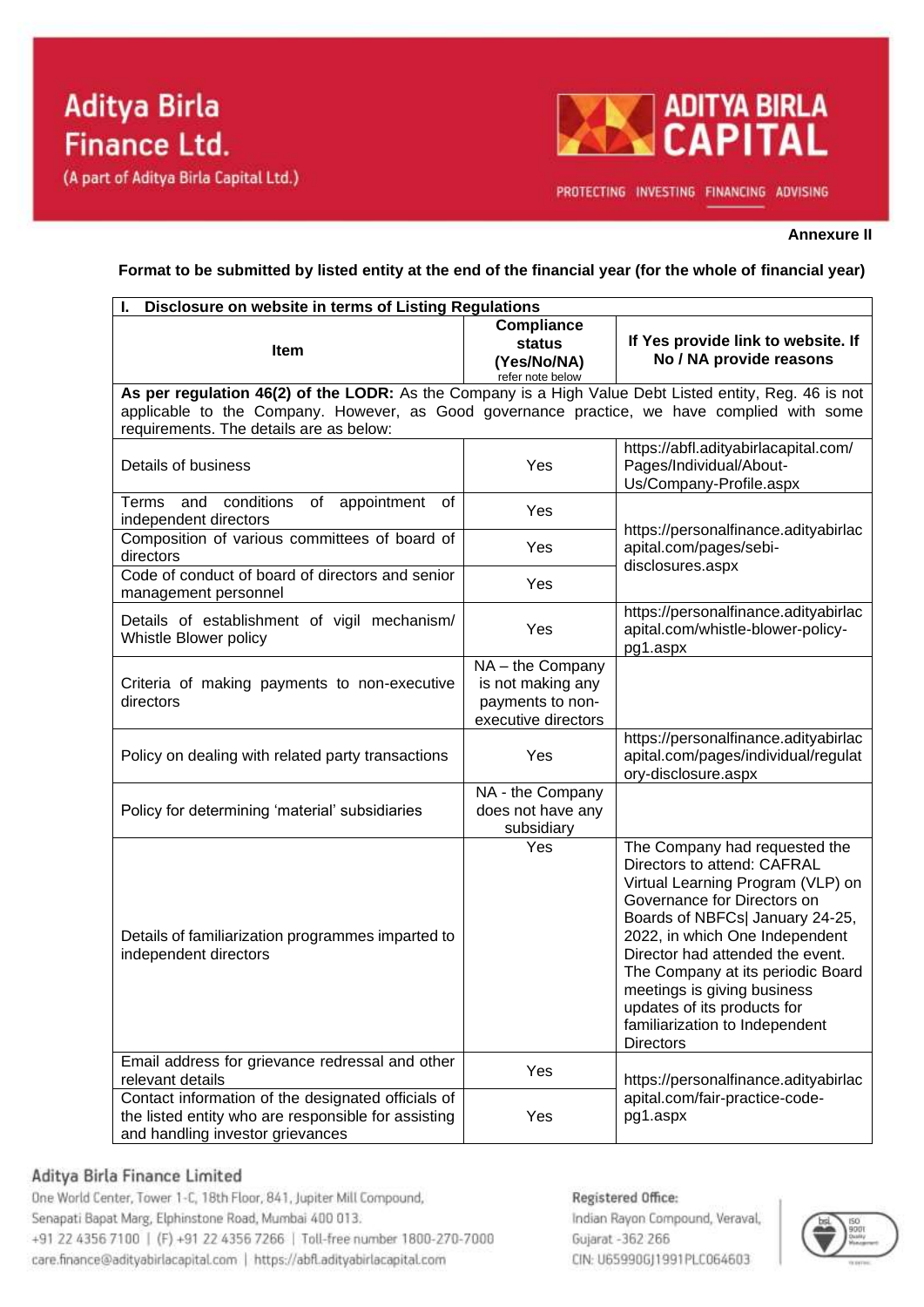(A part of Aditya Birla Capital Ltd.)



PROTECTING INVESTING FINANCING ADVISING

| <b>Financial results</b>                                                                                                                                                                        | Yes               | https://personalfinance.adityabirlac<br>apital.com/tools-knowledge/all-<br>financial-report.aspx |  |  |  |  |
|-------------------------------------------------------------------------------------------------------------------------------------------------------------------------------------------------|-------------------|--------------------------------------------------------------------------------------------------|--|--|--|--|
| Shareholding pattern                                                                                                                                                                            | NA                |                                                                                                  |  |  |  |  |
| Details of agreements entered into with the media<br>companies and/or their associates                                                                                                          | <b>NA</b>         |                                                                                                  |  |  |  |  |
| Schedule of analyst or institutional investor meet<br>and presentations made by the listed entity to<br>analysts or institutional investors simultaneously<br>with submission to stock exchange | <b>NA</b>         |                                                                                                  |  |  |  |  |
| New name and the old name of the listed entity                                                                                                                                                  | Yes               | https://abfl.adityabirlacapital.com/<br>Pages/Individual/About-Us/our-<br>heritage-history.aspx  |  |  |  |  |
| Advertisements as per regulation 47 (1)                                                                                                                                                         | Yes               | Complied to the extent stated in<br>Reg. 52                                                      |  |  |  |  |
| Credit rating or revision in credit rating obtained                                                                                                                                             | Yes               | https://personalfinance.adityabirlac<br>apital.com/tools-knowledge/all-<br>financial-report.aspx |  |  |  |  |
| Separate audited financial statements of each                                                                                                                                                   | NA - the Company  |                                                                                                  |  |  |  |  |
| subsidiary of the listed entity in respect of a                                                                                                                                                 | does not have any |                                                                                                  |  |  |  |  |
| relevant financial year                                                                                                                                                                         | subsidiary        |                                                                                                  |  |  |  |  |
| As per other regulations of the LODR:                                                                                                                                                           |                   |                                                                                                  |  |  |  |  |
| Whether company has provided information<br>under separate section on its website as per<br>Regulation 46(2)                                                                                    | <b>NA</b>         |                                                                                                  |  |  |  |  |
| Materiality Policy as per Regulation 30                                                                                                                                                         | <b>NA</b>         |                                                                                                  |  |  |  |  |
| Dividend Distribution policy as per Regulation<br>43A (as applicable)                                                                                                                           | <b>NA</b>         |                                                                                                  |  |  |  |  |
| It is certified that these contents on the website of the listed entity are correct.                                                                                                            |                   |                                                                                                  |  |  |  |  |

# **II.** Annual Affirmations

| <b>Particulars</b>                                                                                                   | <b>Regulation Number</b>      | <b>Compliance</b><br>status<br>(Yes/No/NA)<br>refer note below |
|----------------------------------------------------------------------------------------------------------------------|-------------------------------|----------------------------------------------------------------|
| Independent director(s) have been appointed in terms of specified<br>criteria of 'independence' and/or 'eligibility' | $16(1)(b)$ & $25(6)$          | Yes                                                            |
| Board composition                                                                                                    | $17(1A)$ & $17(1B)$<br>17(1). | Yes.                                                           |
| Meeting of Board of directors                                                                                        | 17(2)                         | Yes                                                            |
| Quorum of Board meeting                                                                                              | 17(2A)                        | Yes                                                            |
| Review of Compliance Reports                                                                                         | 17(3)                         | Yes                                                            |
| Plans for orderly succession for appointments                                                                        | 17(4)                         |                                                                |
| Code of Conduct                                                                                                      | 17(5)                         | Yes                                                            |
| Fees/compensation                                                                                                    | 17(6)                         | Yes                                                            |
| Minimum Information                                                                                                  | 17(7)                         | Yes                                                            |
| <b>Compliance Certificate</b>                                                                                        | 17(8)                         | Yes.                                                           |
| Risk Assessment & Management                                                                                         | 17(9)                         | Yes                                                            |
| Performance Evaluation of Independent Directors                                                                      | 17(10)                        | Yes                                                            |
| Recommendation of Board                                                                                              | 17(11)                        | Yes                                                            |
| Maximum number of Directorships                                                                                      | 17A                           | Yes                                                            |

### Aditya Birla Finance Limited

One World Center, Tower 1-C, 18th Floor, 841, Jupiter Mill Compound, Senapati Bapat Marg, Elphinstone Road, Mumbai 400 013. +91 22 4356 7100 | (F) +91 22 4356 7266 | Toll-free number 1800-270-7000 care.finance@adityabirlacapital.com | https://abfl.adityabirlacapital.com

Registered Office: Indian Rayon Compound, Veraval, Gujarat - 362 266 CIN: U65990GJ1991PLC064603

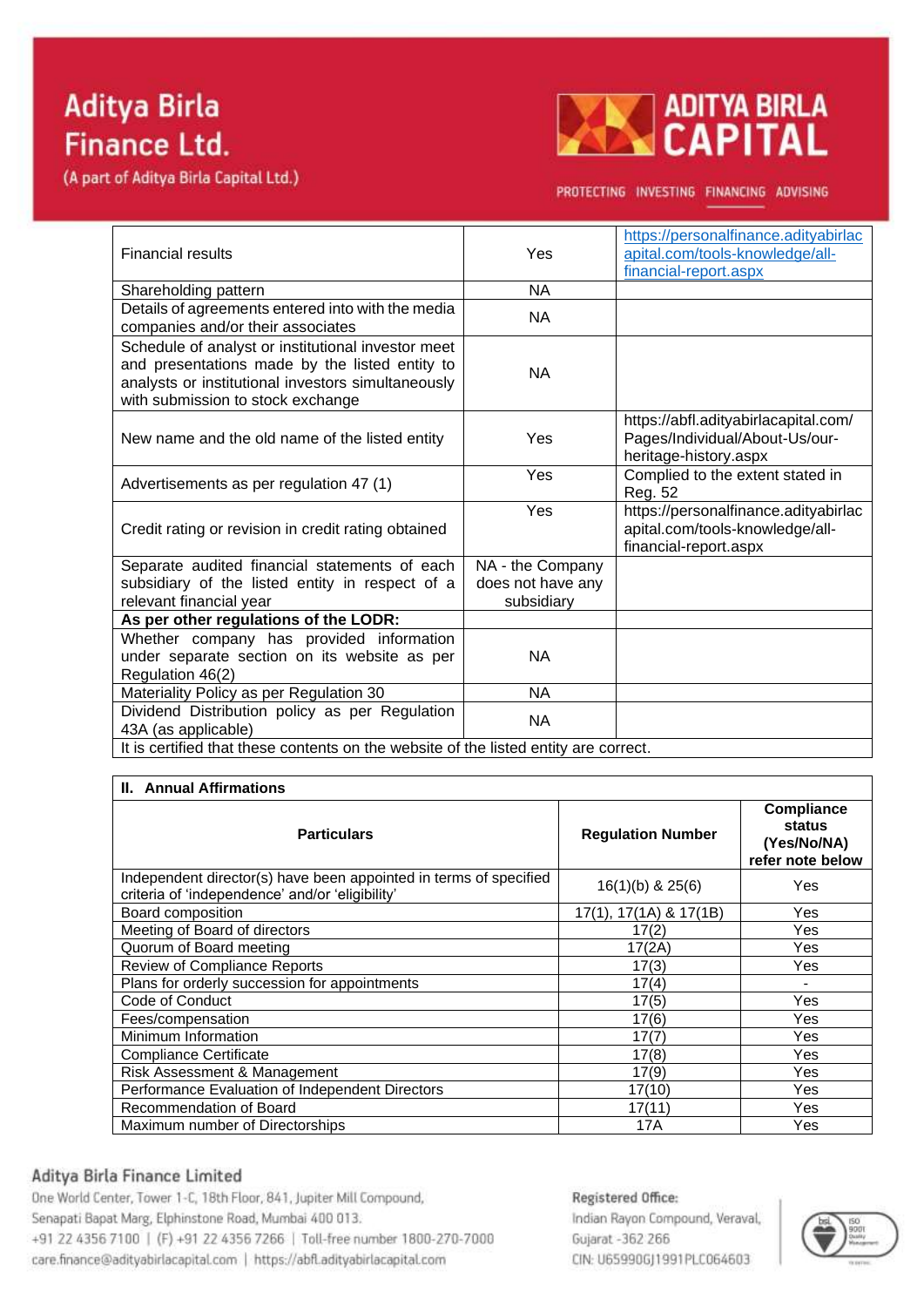(A part of Aditya Birla Capital Ltd.)



PROTECTING INVESTING FINANCING ADVISING

| <b>Composition of Audit Committee</b>                                                                                                                                                           | 18(1)                                | Yes               |  |  |  |
|-------------------------------------------------------------------------------------------------------------------------------------------------------------------------------------------------|--------------------------------------|-------------------|--|--|--|
| Meeting of Audit Committee                                                                                                                                                                      | $\overline{18(2)}$                   | Yes               |  |  |  |
| Composition of Nomination & Remuneration Committee                                                                                                                                              | 19(1) & $(2)$                        | Yes               |  |  |  |
| Quorum of Nomination and Remuneration Committee meeting                                                                                                                                         | 19(2A)                               | Yes               |  |  |  |
| Meeting of Nomination and Remuneration Committee                                                                                                                                                | 19(3A)                               | Yes               |  |  |  |
| Composition of Stakeholder Relationship Committee                                                                                                                                               | 20(1), 20(2) & 20(2A)                | Yes               |  |  |  |
| Meeting of Stakeholders Relationship Committee                                                                                                                                                  | 20(3A)                               | Yes               |  |  |  |
| Composition and role of Risk Management Committee                                                                                                                                               | 21(1), (2), (3), (4)                 | Yes               |  |  |  |
| Meeting of Risk Management Committee                                                                                                                                                            | 21(3A)                               | Yes               |  |  |  |
| Vigil Mechanism                                                                                                                                                                                 | 22                                   | Yes               |  |  |  |
| <b>Policy for Related Party Transaction</b>                                                                                                                                                     | $23(1), (1A), (5), (6), (7)$ & $(8)$ | Yes               |  |  |  |
| Prior or Omnibus approval of Audit Committee for all related party<br>transactions                                                                                                              | 23(2), (3)                           | Yes               |  |  |  |
| Approval for material related party transactions                                                                                                                                                | 23(4)                                | Yes               |  |  |  |
| Disclosure of related party transactions on consolidated basis                                                                                                                                  | 23(9)                                | Yes               |  |  |  |
| Composition of Board of Directors of unlisted material Subsidiary                                                                                                                               | 24(1)                                | <b>NA</b>         |  |  |  |
| Other Corporate Governance requirements with respect to<br>subsidiary of listed entity                                                                                                          | $24(2), (3), (4), (5)$ & $(6)$       | <b>NA</b>         |  |  |  |
| Annual Secretarial Compliance Report                                                                                                                                                            | 24(A)                                | Yes               |  |  |  |
| Alternate Director to Independent Director                                                                                                                                                      | 25(1)                                | Yes               |  |  |  |
| Maximum Tenure                                                                                                                                                                                  | 25(2)                                | Yes               |  |  |  |
| Meeting of independent directors                                                                                                                                                                | $25(3)$ & $(4)$                      | $\overline{Y}$ es |  |  |  |
| Familiarization of independent directors                                                                                                                                                        | 25(7)                                | Yes               |  |  |  |
| Declaration from Independent Director                                                                                                                                                           | $25(8)$ & $(9)$                      | Yes               |  |  |  |
| Directors & Office Insurance                                                                                                                                                                    | 25(10)                               | Yes               |  |  |  |
| Memberships in Committees                                                                                                                                                                       | 26(1)                                | Yes               |  |  |  |
| Affirmation with compliance to code of conduct from members of<br>Board of Directors and Senior management personnel                                                                            | 26(3)                                | Yes               |  |  |  |
| Disclosure of Shareholding by Non-Executive Directors                                                                                                                                           | 26(4)                                | Yes               |  |  |  |
| Policy with respect to Obligations of directors and senior<br>management                                                                                                                        | 26(2) & 26(5)                        | Yes               |  |  |  |
| <b>Note</b>                                                                                                                                                                                     |                                      |                   |  |  |  |
| 1 In the column "Compliance Status", compliance or non-compliance may be indicated by Yes/No/N.A. For                                                                                           |                                      |                   |  |  |  |
| example, if the Board has been composed in accordance with the requirements of Listing Regulations, "Yes" may                                                                                   |                                      |                   |  |  |  |
| be indicated. Similarly, in case the Listed Entity has no related party transactions, the words "N.A." may be                                                                                   |                                      |                   |  |  |  |
| indicated.                                                                                                                                                                                      |                                      |                   |  |  |  |
| 2 If status is "No" details of non-compliance may be given here.                                                                                                                                |                                      |                   |  |  |  |
| 3 If the Listed Entity would like to provide any other information the same may be indicated here.                                                                                              |                                      |                   |  |  |  |
| <b>Affirmations:</b><br>III.                                                                                                                                                                    |                                      |                   |  |  |  |
| The Listed Entity has approved the Material Subsidiary Policy and the Corporate Governance requirements with<br>respect to the subsidiary of Listed Entity have been complied. - Not Applicable |                                      |                   |  |  |  |

**For Aditya Birla Finance Limited** ANKUR ANKUR DEEPAK SHAH

DEEPAK SHAH 2022.04.20 17:57:13 +05'30'

**Ankur Shah Company Secretary & Compliance Officer April 20, 2022**

# Aditya Birla Finance Limited

One World Center, Tower 1-C, 18th Floor, 841, Jupiter Mill Compound, Senapati Bapat Marg, Elphinstone Road, Mumbai 400 013. +91 22 4356 7100 | (F) +91 22 4356 7266 | Toll-free number 1800-270-7000 care.finance@adityabirlacapital.com | https://abfl.adityabirlacapital.com

### Registered Office:

Indian Rayon Compound, Veraval, Gujarat - 362 266 CIN: U65990GJ1991PLC064603

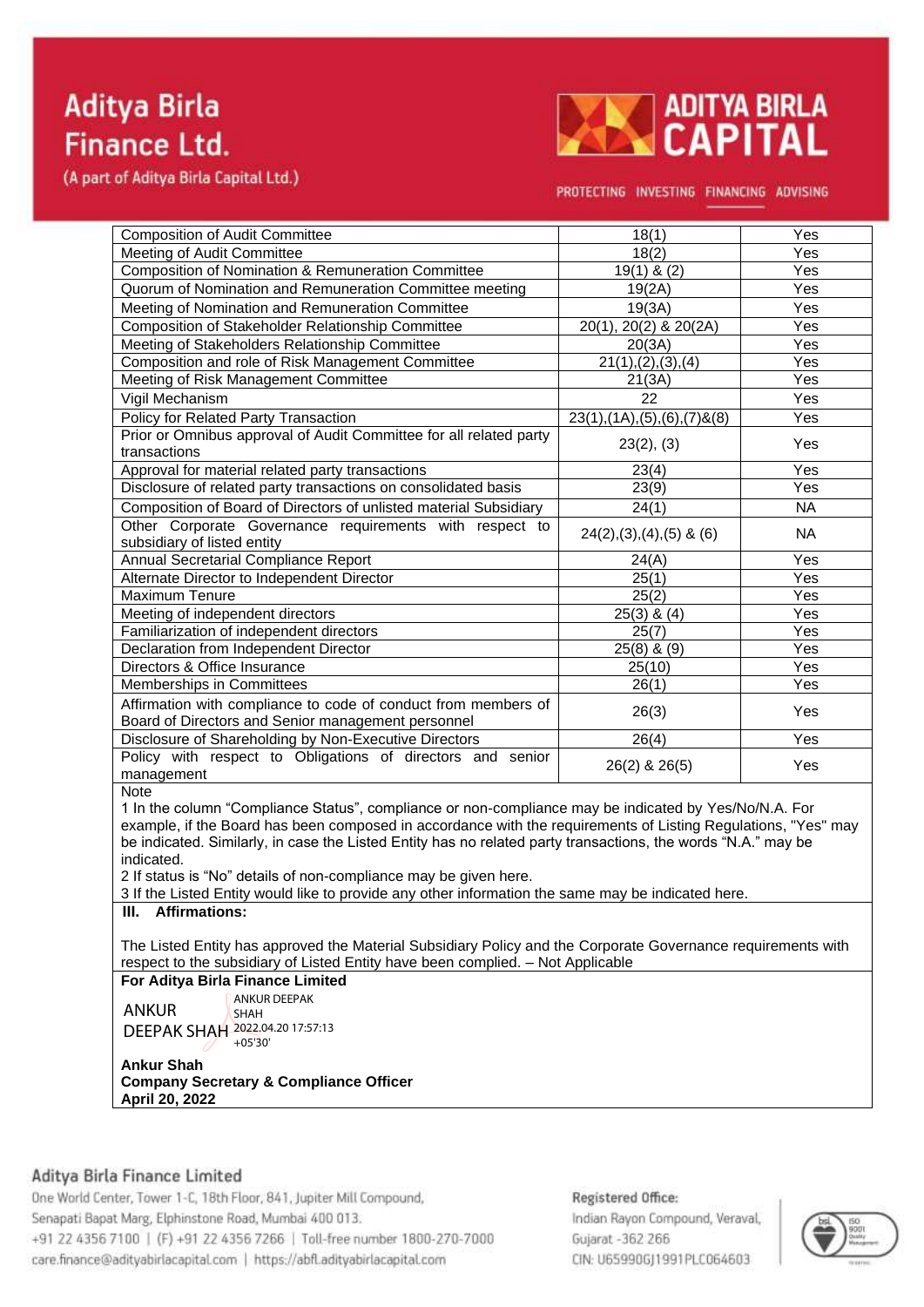

PROTECTING INVESTING FINANCING ADVISING

#### **Annexure IV**

### **Format to be submitted twice a year, on a half yearly basis by the listed entity at the end of every 6 months of the financial year**

### **Half year ending – March 31, 2022**

| I. Disclosure of Loans/ guarantees/comfort letters / securities etc. refer note below                                                                                                     |                                                   |                                                         |                                                                                                     |  |  |  |
|-------------------------------------------------------------------------------------------------------------------------------------------------------------------------------------------|---------------------------------------------------|---------------------------------------------------------|-----------------------------------------------------------------------------------------------------|--|--|--|
| (A) Any loan or any other form of debt advanced by the listed entity directly or indirectly to                                                                                            |                                                   |                                                         |                                                                                                     |  |  |  |
| <b>Entity</b>                                                                                                                                                                             | Aggregate amount<br>advanced during six<br>months | Balance outstanding at the end of six<br>months         |                                                                                                     |  |  |  |
| Promoter or any other entity<br>controlled by them                                                                                                                                        | Nil                                               | Nil                                                     |                                                                                                     |  |  |  |
| Promoter Group or any other entity<br>controlled by them                                                                                                                                  | 925.00                                            | Nil                                                     |                                                                                                     |  |  |  |
| Directors (including relatives) or any<br>other entity controlled by them                                                                                                                 | Nil                                               |                                                         | Nil                                                                                                 |  |  |  |
| KMPs or any other entity controlled<br>by them                                                                                                                                            | Nil                                               | Nil                                                     |                                                                                                     |  |  |  |
| (B) Any guarantee / comfort letter (by whatever name called) provided by the listed entity directly or<br>indirectly, in connection with any loan(s) or any other form of debt availed by |                                                   |                                                         |                                                                                                     |  |  |  |
| <b>Entity</b>                                                                                                                                                                             | Type (guarantee,<br>comfort letter etc.)          | Aggregate<br>amount of<br>issuance during<br>six months | <b>Balance outstanding</b><br>at the end of six<br>months(taking into<br>account any<br>invocation) |  |  |  |
| Promoter or any other entity<br>controlled by them                                                                                                                                        | Nil                                               | Nil                                                     | <b>Nil</b>                                                                                          |  |  |  |
| Promoter Group or any other<br>entity controlled by them                                                                                                                                  | Nil                                               | Nil                                                     | Nil                                                                                                 |  |  |  |
| Directors (including relatives) or<br>any other entity controlled by them                                                                                                                 | Nil                                               | Nil                                                     | Nil                                                                                                 |  |  |  |
| KMPs or any other entity controlled<br>by them                                                                                                                                            | Nil                                               | Nil                                                     | Nil                                                                                                 |  |  |  |

### Aditya Birla Finance Limited

One World Center, Tower 1-C, 18th Floor, 841, Jupiter Mill Compound, Senapati Bapat Marg, Elphinstone Road, Mumbai 400 013. +91 22 4356 7100 | (F) +91 22 4356 7266 | Toll-free number 1800-270-7000 care.finance@adityabirlacapital.com | https://abfl.adityabirlacapital.com

### Registered Office:

Indian Rayon Compound, Veraval, Gujarat -362 266 CIN: U65990GJ1991PLC064603